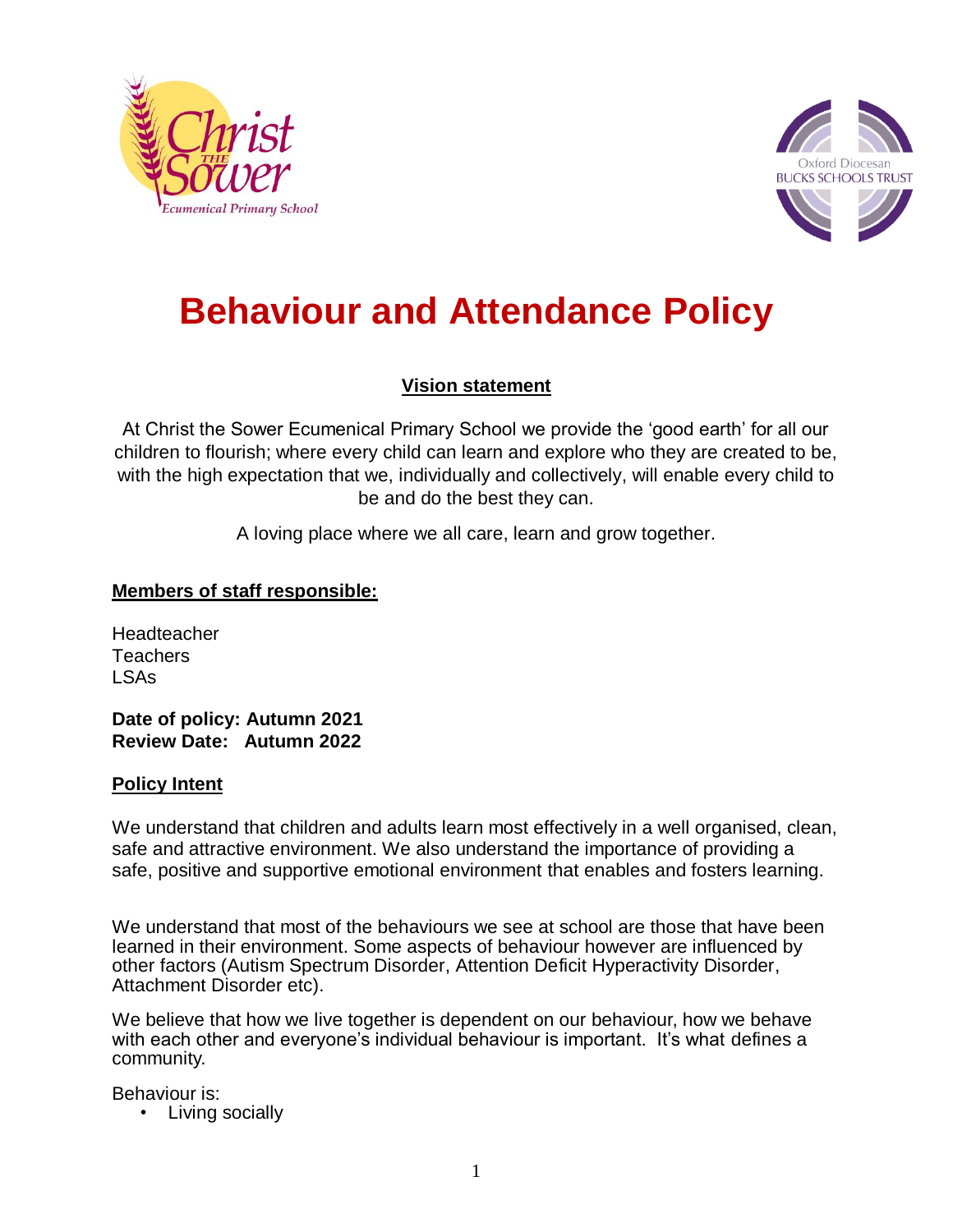- Living morally
- Living spiritually
- Living culturally

Teaching SMSC is an important part of the National Curriculum. Teaching behaviour is our responsibility as a school, just as teaching Maths and English is.

At CtS SMSC underpins our vision and values. Our vision statement says that we offer 'A loving place where we all care, learn and grow together'. The way we teach SMSC is through CARE:

- **C**  Choices (Moral)
- **A**  Appreciation (Cultural)
- **R**  Reflection (Spiritual)
- **E** Engagement (Social)

In addition to timetabled, planned teaching and learning of social and emotional skills, one of the most powerful means of communicating these skills is through modelling.

We have four school rules:

- 1. Make good choices
- 2. Appreciate ourselves, others and our surroundings
- 3. Reflect on ourselves, our learning, experiences and events
- 4. Engage with each other, our learning and opportunities

All other guidance for different areas, times and activities of the school are based on these four rules.

By understanding and following our Behaviour Policy it is our expectation that all children, parents and staff work together to ensure behaviour is underpinned by our core values and supports our School Vision Statement.

## **Policy Implementation**

All staff at CtS are expected to model and teach CARE at all times. We will:

- Model adult behaviour to improve children's behaviour
- Be visibly consistent
- Build on authentic kindness and care
- Provide good and outstanding teaching and learning to provide opportunity for good and outstanding behaviours
- Don't crush behaviours with punishments but grow them with love and care
- Enable exceptional behaviour to flourish
- Teach and re teach expected behaviours don't expect certain behaviours by a certain age
- Resist the temptation to connect children's behaviour with adult emotions and feelings
- Use recognition boards for good behaviour
- Any adults and children can nominate names for recognition boards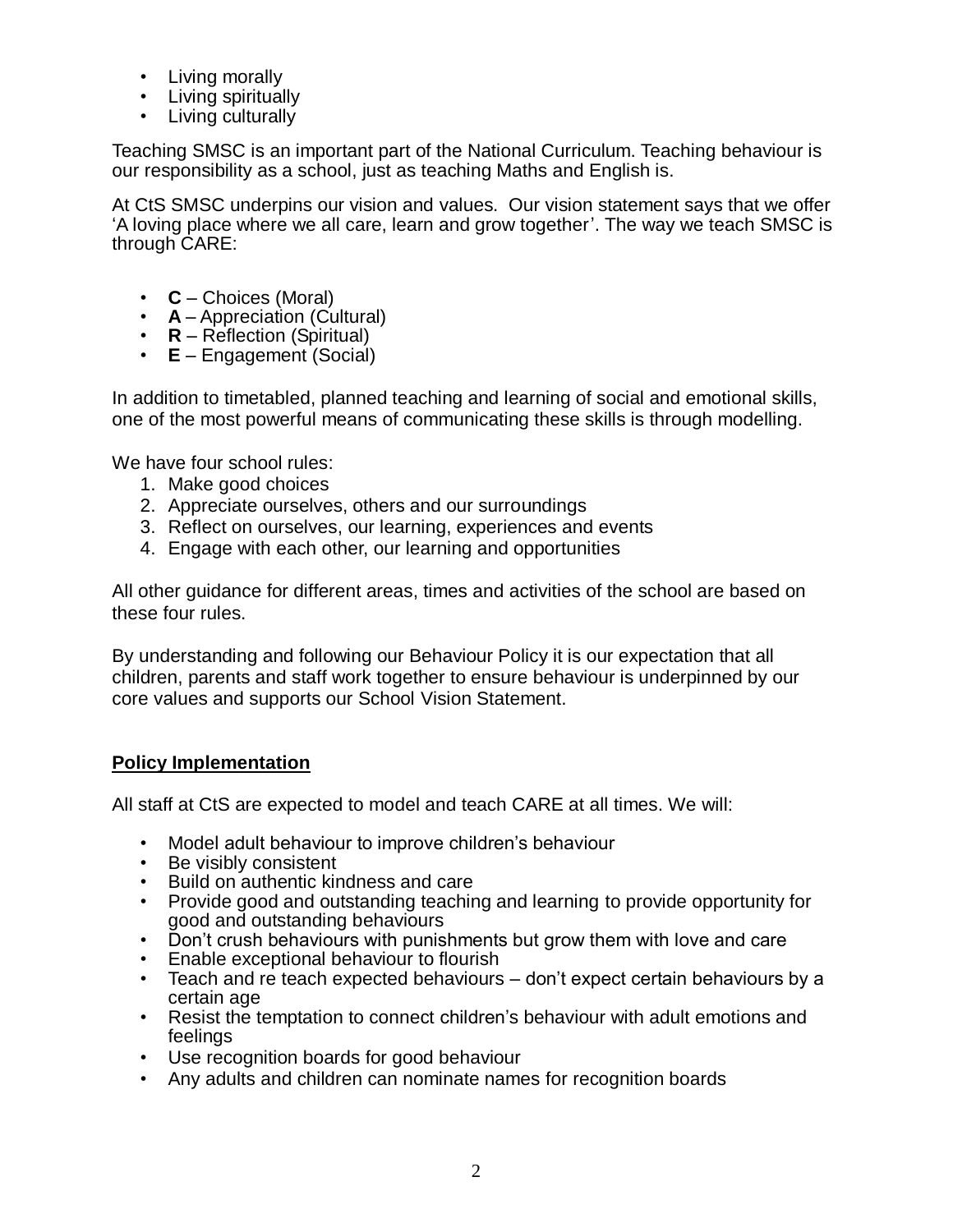- Recognise good and outstanding behaviour even if children have received sanctions for something
- Constantly look out for and catch good behaviour
- Responds to behaviour proportionately
- Respond immediately
- Not over praise expected behaviour
- Save emotional responses for behaviour that is over and above
- Keep positive and negative separate

There are a number of ways that adults recognise and celebrate good and outstanding behaviour:

- Adults regularly catching good & outstanding behaviour
- Comments, stickers, stamps and giving feedback on the children's work
- CARE Board aim to get every child's name on the board every week (catching good behaviour). Every week we start again
- Recognition for effort and achievements
- Dojo points to celebrate demonstration of good choices, appreciation, reflection and engagement
- Dojo points = House points = House Cup
- Golden afternoon every half term
- Praise in weekly celebration assembly Golden Book shared with parents
- Head Teacher stickers awarded in the office

#### **Behaviour Support**

We believe that behaviour is unacceptable when it does not follow the Four School Rules and agreed codes of behaviour (Classroom agreements, playground agreements, lunchtime agreements and agreements for movement around or into the school)

It is important that our responses to behaviour are consistently applied by all staff (including supply teachers).

There is no place for violence, bullying, harassment (racial, sexual or which refers to a disability), vandalism, rudeness to adults or bad language in the school community and these must always be discouraged. Persons observing or experiencing bullying, harassment or abuse are encouraged to enlist the help of adults in the school to resolve problems of this nature. All occurrences should be noted (including the name of the victim) and communicated to Mrs Robertson or Mrs Wilson Andoh in writing, signed and dated by the member of staff reporting the incident. This should be completed as soon as possible after the event. These behaviour incidents should be logged on CPoms (our school recording system) as soon as possible and at least within the same day.

Support is in place to teach about and protect individuals from these negative forms of behaviour. Solutions to problems of bullying, harassment, vandalism or abuse are sought through restorative sessions, individual behaviour support plans and engagement with parents and carers. Support will also be put in place for the victim of such negative behaviours.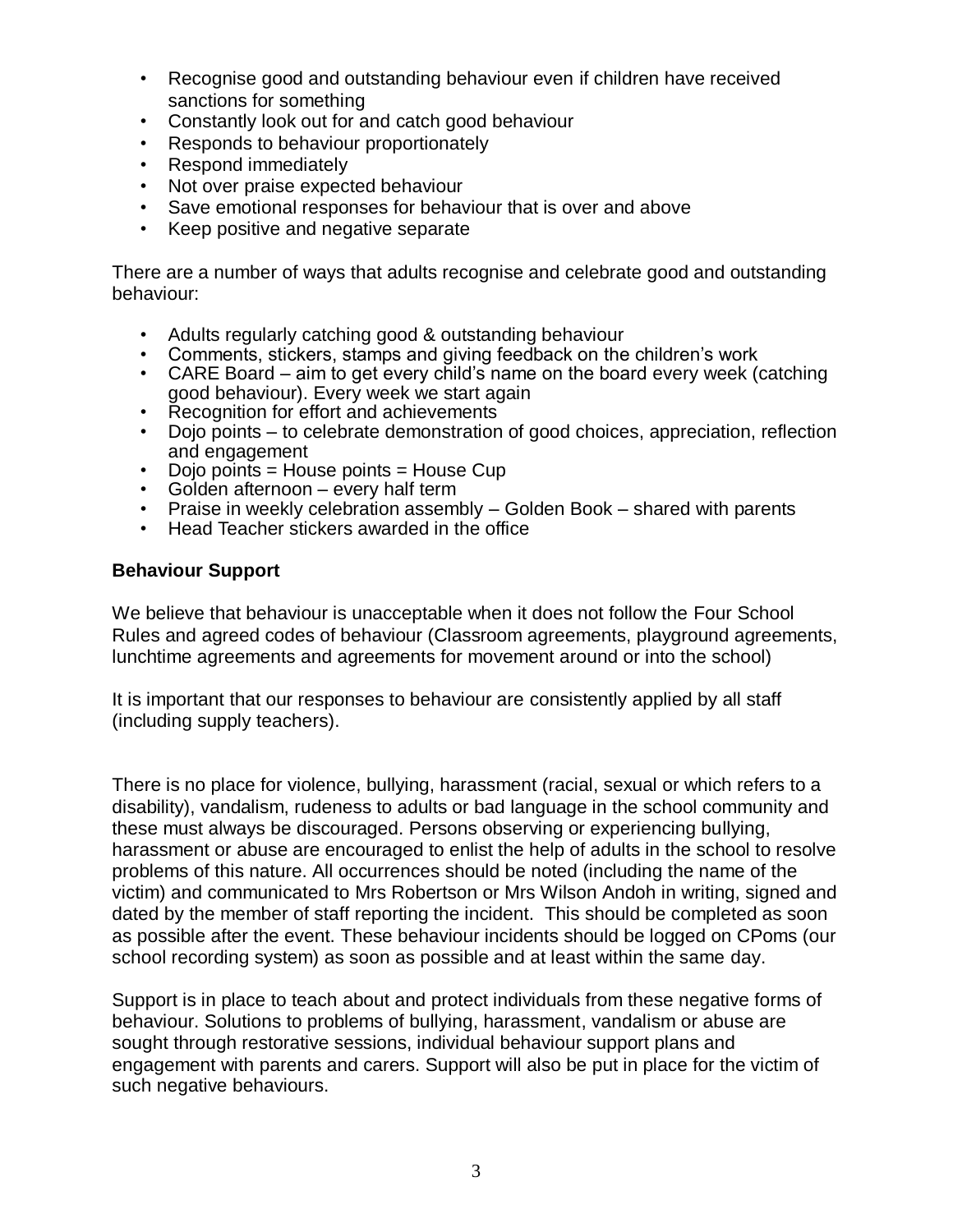Support to address inappropriate behaviours have been agreed. This will ensure appropriateness and consistency of practices across age ranges. The sanctions will be appropriate to the inappropriate behaviour.

The 7 Stepped Approach

|                 | <b>Steps</b>                | <b>Actions</b>                                                                                                                                                                                                                                                                                                                                                                                                                                                                                                                                                                                                                                                                                                                                                                                                                                                                                                                                                                                                                                                |
|-----------------|-----------------------------|---------------------------------------------------------------------------------------------------------------------------------------------------------------------------------------------------------------------------------------------------------------------------------------------------------------------------------------------------------------------------------------------------------------------------------------------------------------------------------------------------------------------------------------------------------------------------------------------------------------------------------------------------------------------------------------------------------------------------------------------------------------------------------------------------------------------------------------------------------------------------------------------------------------------------------------------------------------------------------------------------------------------------------------------------------------|
| 1               | Reminder                    | A reminder of the 4 simple rules (choices, appreciation,<br>reflection and engagement). Delivered privately wherever<br>possible.                                                                                                                                                                                                                                                                                                                                                                                                                                                                                                                                                                                                                                                                                                                                                                                                                                                                                                                             |
| $\mathbf{2}$    | Caution                     | A clear verbal caution delivered privately, wherever possible,<br>making the child aware of their behaviour and clearly outlining<br>the consequences- Think carefully about your next step                                                                                                                                                                                                                                                                                                                                                                                                                                                                                                                                                                                                                                                                                                                                                                                                                                                                   |
| $\mathbf{3}$    | Last chance                 | Speak to them privately and give them a final opportunity to<br>engage. Offer a positive choice to do so and refer to previous<br>examples of good behaviour (30 second script)                                                                                                                                                                                                                                                                                                                                                                                                                                                                                                                                                                                                                                                                                                                                                                                                                                                                               |
| 4               | Time out                    | Short period outside the room/hall/playground/field, It is a few<br>minutes for the child to calm down, breathe, look at situation<br>from different perspective and compose themselves.                                                                                                                                                                                                                                                                                                                                                                                                                                                                                                                                                                                                                                                                                                                                                                                                                                                                      |
| $5\phantom{.0}$ | Repair                      | This might be a quick chat or a more formal meeting. This<br>meeting will be supported by the member of staff who spoke to<br>the child or Mrs Robertson or Mrs Wilson Andoh if the event<br>took place at lunch time.                                                                                                                                                                                                                                                                                                                                                                                                                                                                                                                                                                                                                                                                                                                                                                                                                                        |
| 6               | Escalation                  | Red Card -This is to support a child/group of children's<br>behaviour<br>if they have caused<br>injury<br>to<br>another<br>person/destroyed school property/caused<br>safety<br>concerns/racist/bullying/abuse/extreme rudeness/repeated<br>swearing or caused serious disruption to learning.<br>We will work to support the child in better understanding their<br>behaviour through a restorative session. Parents may be<br>contacted at this stage. A Red Card may be sent home and<br>parents asked to sign the card returning it to school the next<br>day.<br>This type of behaviour might have built up over time or be a<br>one off. Therefore steps 1-5 may not be appropriate.<br>Mrs Wilson Andoh and Mrs Robertson will make the decision<br>to follow through with an escalation and will support staff if<br>there will be no escalation. This may be a Stage 1 Individual<br>Behaviour Plan for a maximum of 4 weeks before moving to<br>further escalation<br>Behaviours that require a Red Card and/or escalation are<br>recorded on CPOMS |
| $\overline{7}$  | Additional<br>interventions | On occasions it may be appropriate for a child or groups of<br>children to receive additional support over a specific period of<br>This may be in the form of a Stage 2 Individual<br>time.<br>Behaviour Plan that is independent/in tandem with our usual<br>behaviour support. Parents will be informed of the plan.                                                                                                                                                                                                                                                                                                                                                                                                                                                                                                                                                                                                                                                                                                                                        |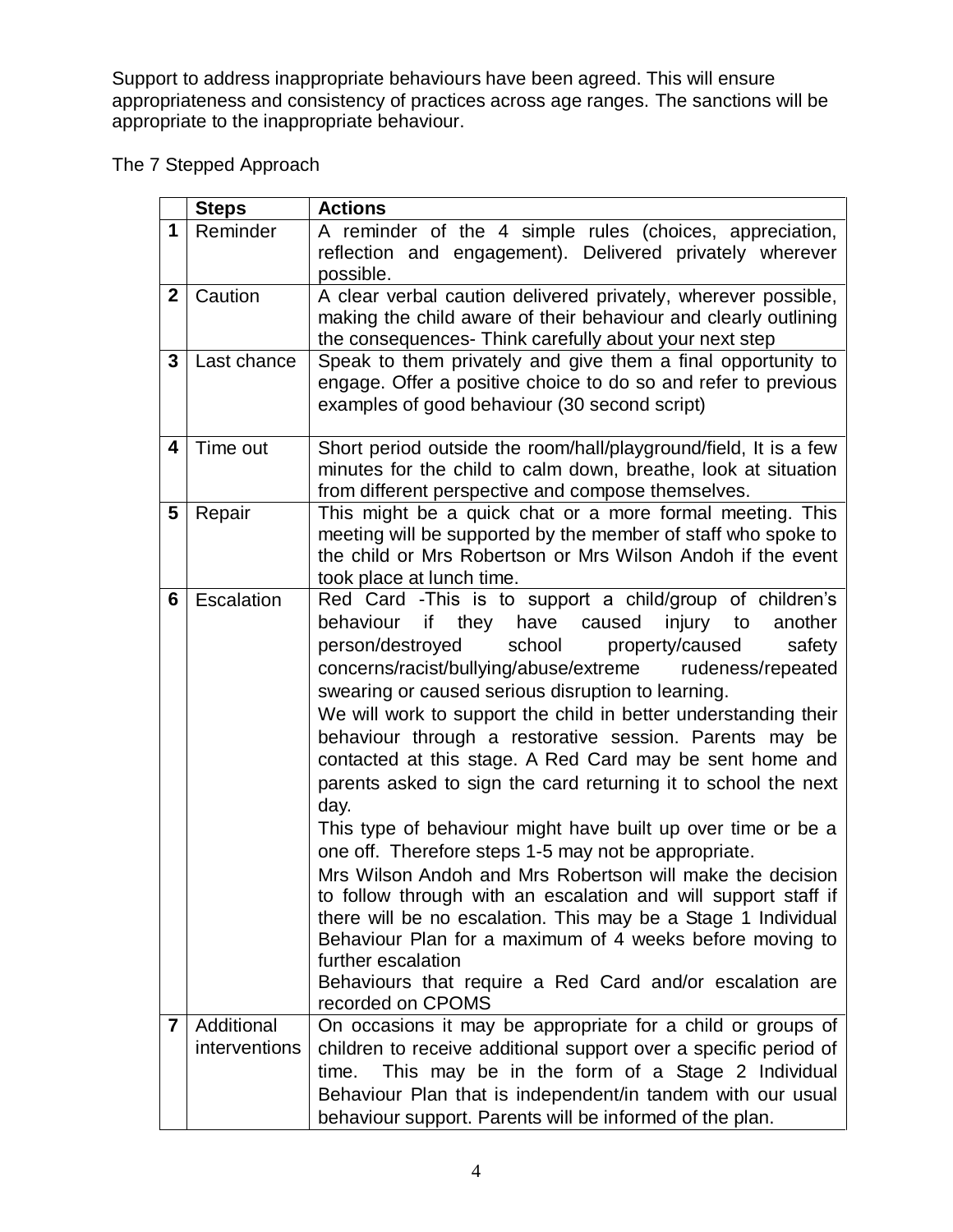|  | This would be achieved through a Provision Map or a Stage 2<br>Individual Behaviour Plan in consultation with appropriate |
|--|---------------------------------------------------------------------------------------------------------------------------|
|  | people who could be the class teacher, parents, SENDco, Mrs<br>Robertson or Mrs Wilson Andoh.                             |

Our 7 Stepped approach is followed consistently by all staff in the school.

If, in the very rare circumstances that a fixed term or permanent exclusion is necessary then we will follow the most up to date Milton Keynes Exclusion Guidance and Procedures, which are available on the Milton Keynes website.

### **Lunchtimes:**

At the beginning of each academic year the children agree what CARE looks like at lunch time.

Behaviour at lunch time is supported by the Lunch Time Supervisors. Behaviour should be supported positively and when needed should be dealt with immediately by the Lunch Time Supervisors. Some examples of these are:

- $\bullet$  if a child is interfering in a negative way with another child not showing appreciation
- $\bullet$  if a child is behaving inappropriately with food or drink not making good choices
- if a child is becoming over excited and may hurt another child not engaging well with other children

In any of these and other circumstances The 7 Stepped approach will be used to support the child in learning better behaviour.

## **Playtimes**

At the beginning of each academic year the children agree what CARE looks like at playtimes

- KS1 and KS2 Playtimes are timetabled separately to allow for more space and use of areas/zones. KS1 may also have an afternoon playtime/outdoor learning.
- Children are encouraged to play co-operatively.
- The playground is arranged into zones (football, handball, play equipment and seated area)

At least two members of staff are on duty during all playtimes.

#### **Classroom level**

 At the start of the year the children agree what CARE looks like in their classroom in an age appropriate way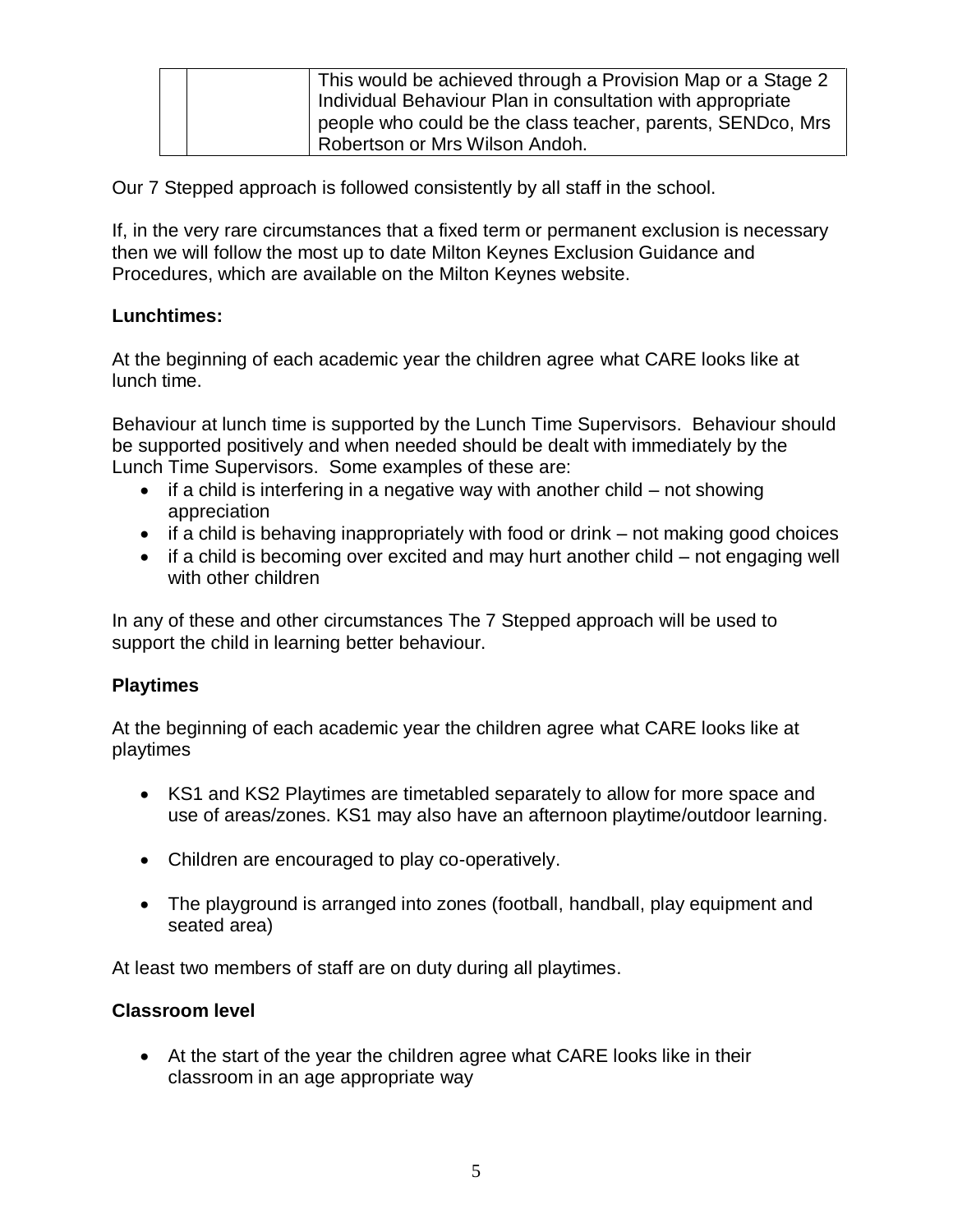- This agreement is displayed in a way which can be understood by all children (photographs, diagrams, cartoons, words) and signed by all children in the class
- Adults model CARE in all their relationships
- Children are taught and encourages to make good choices
- Children are taught and encouraged to appreciate themselves, others and our surroundings
- Children are taught and encouraged to reflect on themselves, their learning, experiences and events
- Children are taught and encouraged to engage with each other, their learning and opportunities
- Teaching routinely incorporates activities designed to promote children's understand of CARE
- Lessons are structured to be interesting and appropriately challenging
- Appropriate caring behaviours are taught and reinforced on a regular basis
- Children are taught the language of CARE
- There are clear routines (e.g. for entry and exit, moving around the classroom, sharing equipment) to reduce uncertainty and promote an appropriate climate for learning
- Behaviour that goes above and beyond is quickly noticed and genuinely celebrated by staff and peers

## **Individual child level**

- All children's good and outstanding behaviour, strengths, efforts and achievements are recognised and celebrated by staff (in class, in assemblies and around the school)
- Systems are in place for noticing and drawing attention to good or improved behaviour in the classroom, the playground and at lunchtime
- Where a child experiences difficulties in developing or sustaining appropriate behaviour there are systems which give additional support and attention

#### **Involving parents/Carers**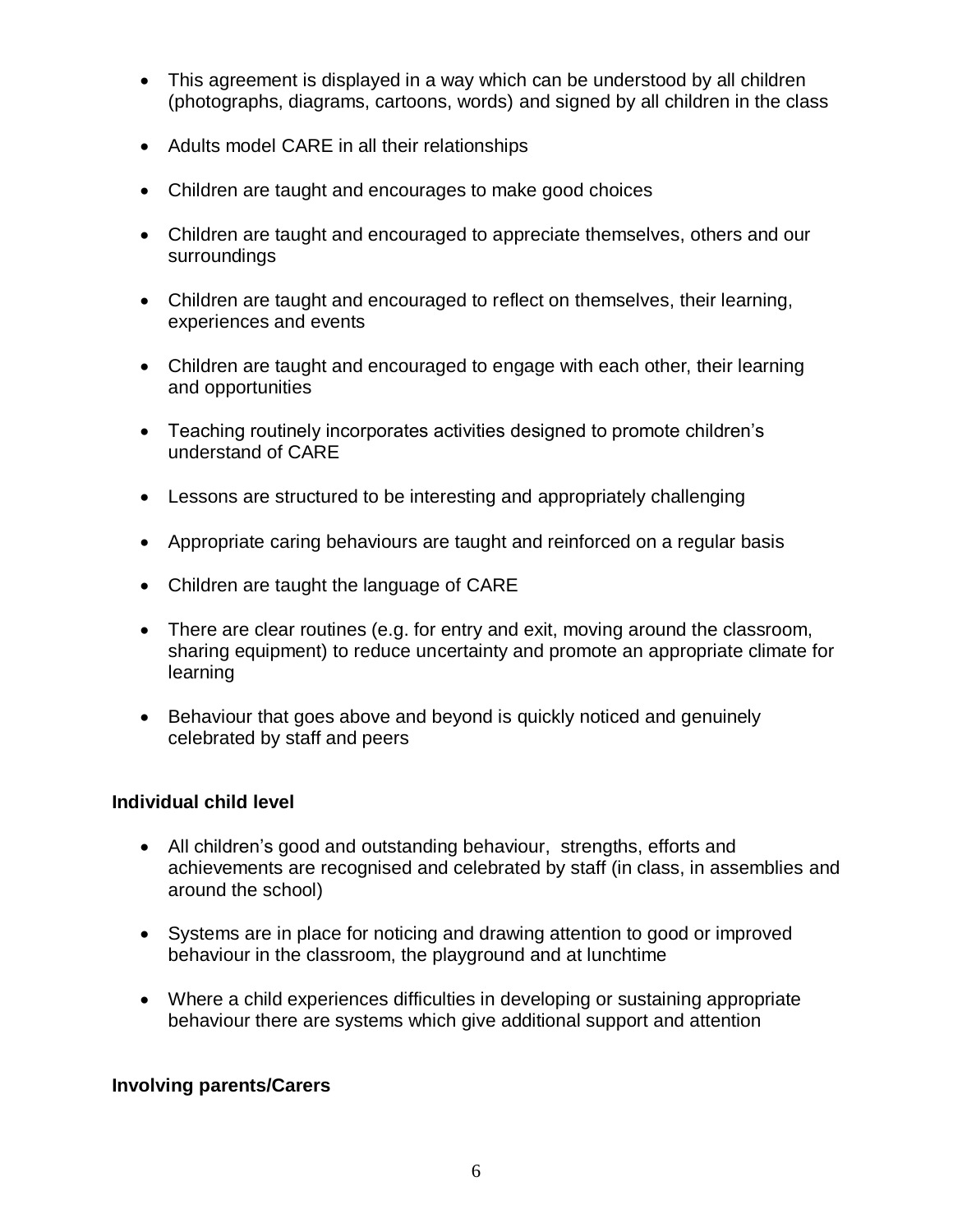At CtS we will always do our best to keep parents fully informed of any behavioural issues concerning their. We also welcome feedback from parents regarding behaviour. It is important that we all work together to model and teach good and outstanding behaviour and equip children with the social and behavioural skills they need to help them learn and interact with society at all stages of their school life and beyond. As a school we recognise that children do not always behave in the same way with all people and in all places and situations. As such we recognise that parents manage behaviour at home and we are best placed to manage behaviour at school.

#### **Attendance**

### Registration of pupils

This takes place at 8.40am – 8.50am every morning. Registers are then checked for absences. If parents/carers have not already informed the school by 9.30am of the absence we will contact parents to establish the reason for the absence. Messages are left on parents/carers contact numbers to request that they telephone the school with information about the absence. Late arrivals come to the office and are then registered.

Afternoon registration occurs at 1.00pm.

Absences can be collated and categorised with the use of the Attendance Module should staff require any information. All absence trends can also be monitored by this method.

The school has a separate absence/attendance telephone line to enable parents/carers to contact the school in the case of an absence. A message about an absence can also be recorded on the office answer machine. Some parents elect to notify an absence by e-mail. E-mails are checked before 9.30am each day to record absences.

#### Holidays taken during term time

Parents are discouraged from taking family holidays during term time. They are informed in either:

- Regular newsletters
- Curriculum news
- Induction pack
- Parent meetings

**As of September 2013 the Secretary of State for Education removed the discretion of head teachers to grant up to ten days leave in term time holidays. All holidays are now marked as unauthorised and could result in a Fixed Penalty Notice of £60 per parent if paid within 21 days.** Should you need to request any absence for your child, please see reception for a Leave of Absence Form and to arrange an appointment with Mrs Robertson. Forms must be completed two weeks before any proposed leave of absence. We are unable to authorise any leave for pupils unless it is on the grounds of 'exceptional circumstances'.